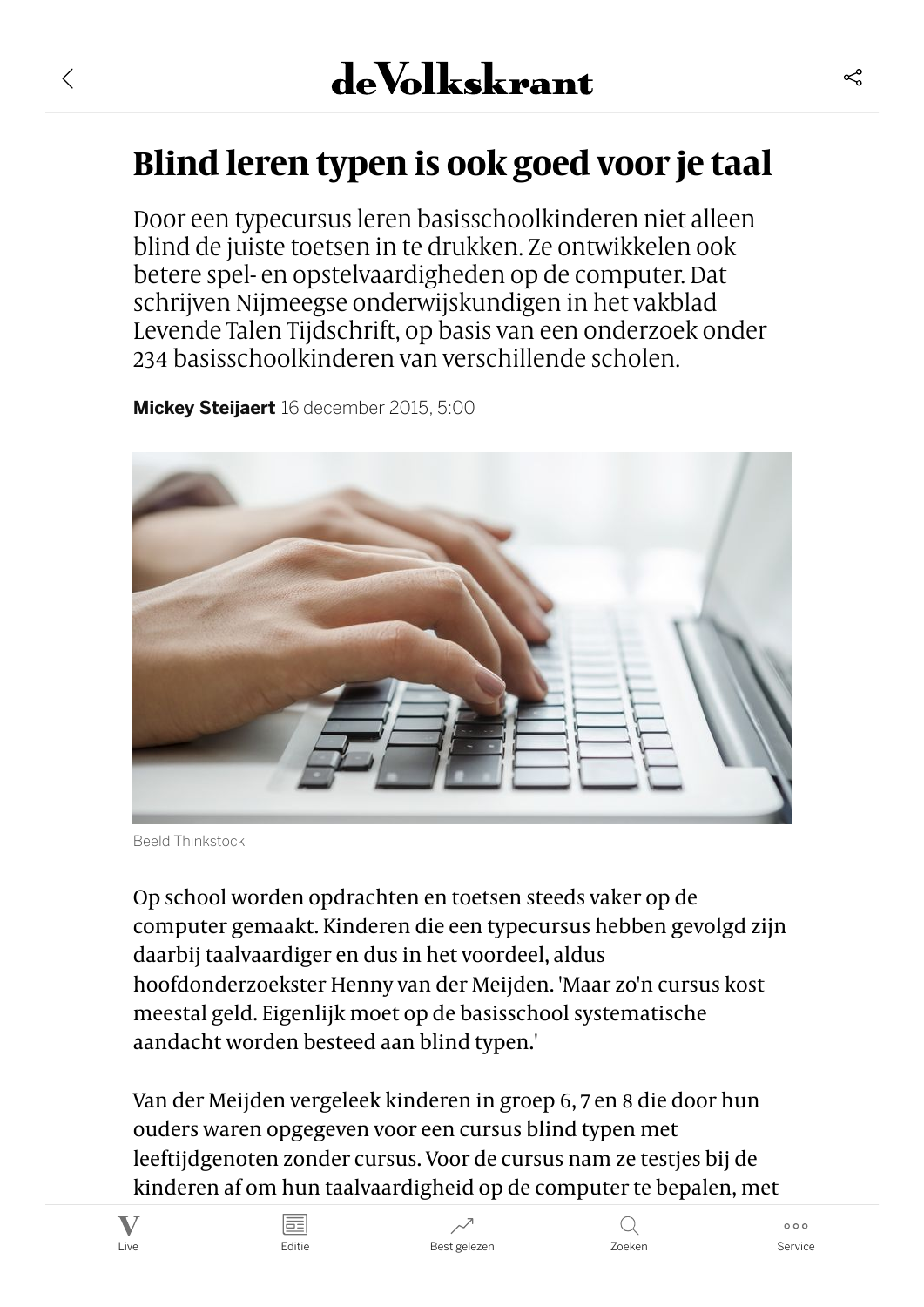onder meer een dictee. Ook typten de kinderen een opstel aan de hand van plaatjes.

# Opstellen

Na afloop van de typecursus voerde Van der Meijden de testjes nog eens uit bij dezelfde kinderen. Daaruit rolden twee bevindingen. De eerste, weinig verrassend: de kinderen die de cursus hadden gevolgd, konden nu tot wel drie keer zo snel en nauwkeuriger typen.

Vondst twee was opmerkelijker. De cursisten bleken met sprongen vooruit gegaan wat betreft taalvaardigheid op de computer. Zo maakten de blindtypers gemiddeld maar 6 fouten in het dictee (de niet-cursisten maakten er gemiddeld 8) en waren hun opstellen gemiddeld langer en beter.

## Invloed

Waarom precies de blinde tikkers uitblinken in taalvaardigheid is niet duidelijk. 'Waarschijnlijk vergt het zoeken naar letters op het toetsenbord veel denkvermogen voor kinderen zonder typecursus. Zo veel, dat ze minder denkkracht besteden aan spellen of goed schrijven', legt Van der Meijden uit. 'Een andere optie is dat de opdrachten in de typecursus zelf invloed hebben. Door de cursus zijn de kinderen toch al gauw10 minuten per dag meer bezig met taal dan andere kinderen.'

Huub van den Bergh, taalonderwijs-specialist aan de Universiteit Utrecht en niet betrokken bij het onderzoek, noemt haar resultaten overtuigend. 'Ik heb wat aanmerkingen bij de meetmethoden, maar de gemeten effecten zijn erg groot. Die vind je waarschijnlijk in replicaties ook wel terug.'

Het schoolcurriculum aanpassen vindt Van den Bergh nog te ver gaan. 'Er liggen te veel vragen open. Eerst moet duidelijk zijn waarom die typecursus zoveel invloed heeft. En dan nog moet je over zoiets heel goed nadenken.'

Van der Meijden hoopt in vervolgonderzoek het verband tussen blind typen en taalvaardigheid te verklaren.

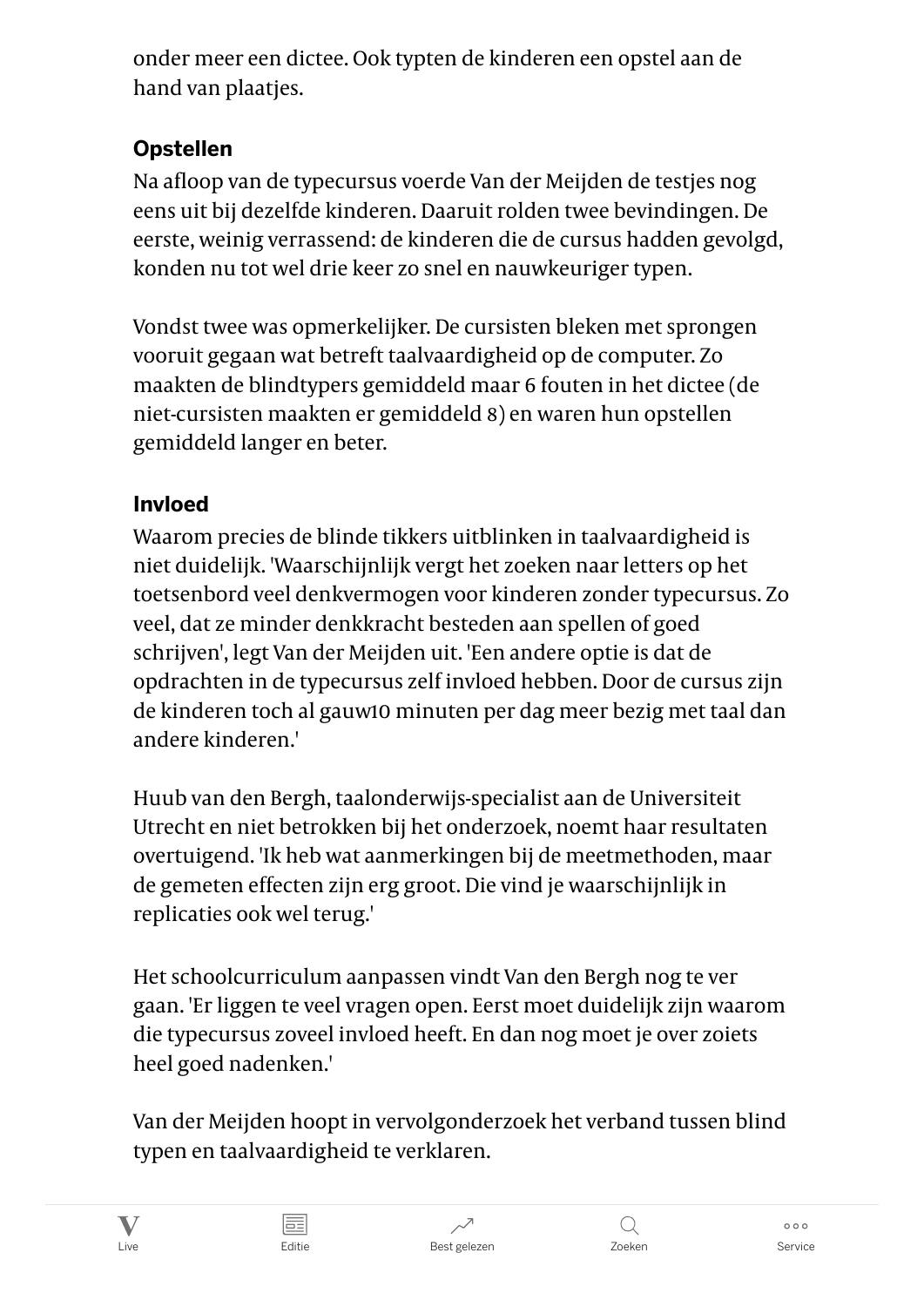#### ORIGINAL ARTICLE

# **Touch‐typing for better spelling and narrative‐writing skills on the computer**

**Marjolijn van Weerdenburg1 <sup>|</sup> Mariëtte Tesselhof<sup>2</sup> <sup>|</sup> Henny van der Meijden<sup>3</sup>**

1Behavioural Science Institute, Radboud University, Nijmegen, The Netherlands

2Tesselhof Education, Raalte, The Netherlands

<sup>3</sup> Educational Science, Radboud University, Nijmegen, The Netherlands

#### **Correspondence**

Marioliin W. C. van Weerdenburg, Behavioural Science Institute, Radboud University, Nijmegen, The Netherlands. Email: [m.vanweerdenburg@pwo.ru.nl](mailto:m.vanweerdenburg@pwo.ru.nl)

#### **Abstract**

This study investigated the effect of a touch-typing course on the spelling and narrative‐writing skills on the computer of elementary school students. Data of 207 students in Grades 4, 5, and 6 were analysed using a pretest–posttest design. Students in the experimental group (*n* = 154) followed a touch‐typing course, and those in the control group (*n* = 53) did not. The experimental group showed more progress in typing, spelling, and narrative‐writing skills on the computer than the control group. It can be concluded that the touch‐typing course had a positive effect, not only on typing skills but also on spelling and narrative‐writing skills on the computer.

#### **KEYWORDS**

elementary education, keyboarding skills, narrative writing, spelling, touch‐typing

#### **1** | **INTRODUCTION**

Students are increasingly given the opportunity to work on the computer in both elementary and secondary education. Moreover, in teaching practice, word‐processed assignments are more and more requested (Mogey et al., 2008). Quality of the writing product by means of a word‐ processing program is likely to be higher when typing skills are better (Goldberg, Russell, Cook, & Russell, 2003; Graham, McKeown, Kiuhara, & Harris, 2012). Furthermore, elementary teachers subscribed to the importance of using word‐processing programs and of touch‐typing skills for students to perform well on standardized tests (Poole & Preciado, 2016). However, touch-typing instruction is not yet part of standard school curricula in most countries (Connelly, Gee, & Walsh, 2007; Poole & Preciado, 2016; Van Gelderen, 2010; Wollscheid, Sjaastad, Tømte, & Løver, 2016), and research on the effects of touch‐ typing interventions on school performance such as spelling and writing has been limited (Christensen, 2004). Therefore, in the present study, we investigated the effect of a touch-typing course on students' spelling and narrative‐writing skills on the computer.

Learning to write in elementary school can be seen as a multidimensional process whether the writing is done with paper and pencil or by typing on keyboard. During this process, three components draw on the same cognitive resources of the working memory: (a) low‐level transcription skills (handwriting, keyboarding, and spelling), (b) executive functions (planning and reviewing), and (c) high‐level text generation skills (formulating sentences and discourse). An increased demand by one of these components on working‐memory resources will limit the availability of it for the other two (Berninger & Winn, 2006). New to‐be‐learned transcription skills can be automatized and thereby free up working‐memory capacity, which in turn can be devoted to high-level cognitive processes of writing whether text is generated via paper and pencil or keyboard (de Graaf‐Peters, 2008; Hayes & Chenoweth, 2006).

Writers with beginning keyboarding skills concentrate mainly on key location rather than on composition of the text (Connelly et al., 2007; Johansson, Wengelin, Johansson, & Holmqvist, 2010; Ouellette & Tims, 2014). They often use the visually guided strategy (Yechiam, Erev, Yehene, & Gopher, 2003); they are called "keyboard gazers" searching for the right keys to press, and they do not place their hands and fingers in a fixed position. This visually guided strategy tends to be less efficient than the touch-typing strategy during which hands are placed in a fixed position on the keyboard as a starting point for

------------------------------------------------------------------------------------------------------------------------------- - This is an open access article under the terms of the [Creative Commons Attribution](http://creativecommons.org/licenses/by/4.0/) License, which permits use, distribution and reproduction in any medium, provided the original work is properly cited.

© 2018 The Authors. *Journal of Computer Assisted Learning* Published by John Wiley & Sons, Ltd.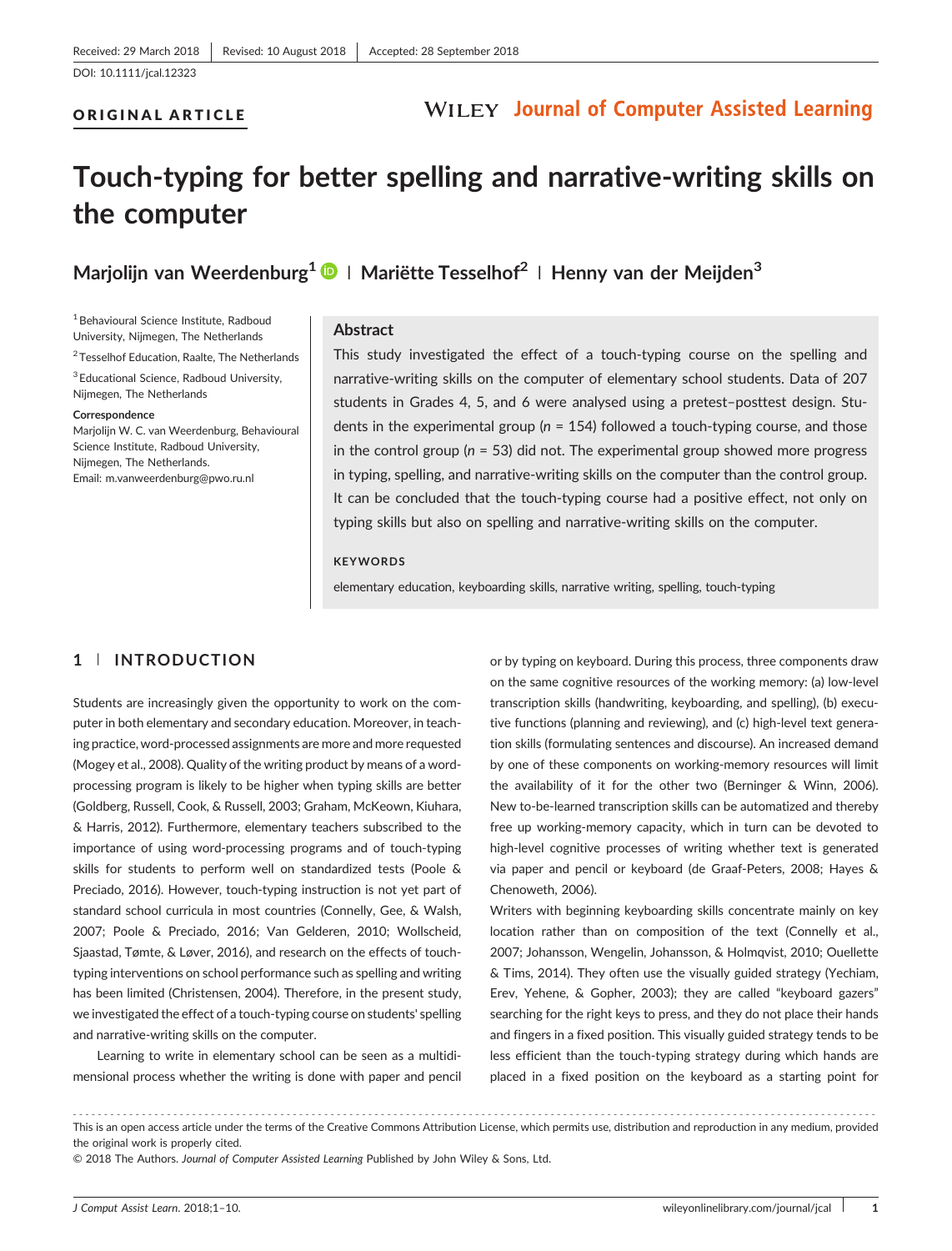### **2** VAN WEERDENBURG ET AL.

pressing particular keys by utilizing up to all 10 fingers without looking at the keyboard (Johansson et al., 2010). It could be argued that cognitive load of touch‐typists who have automatized their touch‐typing is lower than that of typists who use the visually guided strategy, because touch‐typists can read and type simultaneously and therefore focus more on the content rather than on the mechanics of written work production. Consequently, their text output might be of better quality as compared with typists without this automaticity (Alves, Castro, & Olive, 2008; Christensen, 2004; Freeman, Mackinnon, & Miller, 2005; Johansson et al., 2010).

In the literature, there is a debate about the minimum age at which a touch‐typing course can or should be taken by students. Some authors have argued that students aged 7 years are old enough to follow a touch-typing course, because at that time, they have sufficient level of fine‐motor control, letter recognition, and word identification necessary for computer access (Chwirka, Gurney, & Burtner, 2002). However, a touch-typing course might be more effective when students are between 10 and 12 years old because then they have a shorter learning curve (Freeman et al., 2005; Rogers & Case‐Smith, 2002; Stevenson & Just, 2014). Poole and Preciado (2016) found that 48.5% of elementary teachers indicated Grades 1 to 2 as the ideal time to begin teaching touch‐typing and 43.5% suggested Grades 3 to 4.

#### **1.1** | **Effects of typing on spelling**

Research on typing and spelling has mainly focused on the differences between typing and handwriting. A review of studies on this topic by Cochran‐Smith (1991) showed that, in general, typed texts were longer and contained fewer spelling errors than handwritten texts. Furthermore, students worked longer on a writing assignment and revised the assignment more often when keyboarding than when handwriting (Cochran‐Smith, 1991). It should be noted, however, that only two studies in this review were conducted among elementary school students.

In 1990, Cunningham and Stanovich examined three strategies to develop spelling skills among 7‐year‐old children: handwriting words, sorting letter tiles, and typing words on a computer (Cunningham & Stanovich, 1990). They found that children in the handwriting condition produced more correctly spelled words than children in the other two conditions. On the basis of this result, they concluded that handwriting was the best strategy to teach children how to spell. However, a replication of this study questioned this conclusion by showing no difference between the three conditions (Vaughn, Schumm, & Gordon, 1993). Furthermore, Masterson and Apel (2006) investigated the effect of typing on spelling in children from Grades 2 to 6. No difference in quality of spelling between the handwriting and typing conditions was found. However, differences were found between more fluent and less fluent typists. The authors argued that the visually guided typing strategy came at the expense of spelling accuracy and that better typing proficiency might reduce the cognitive demands on the working memory and, consequently, might improve spelling accuracy. A similar result was found among 40 students in Grade 2 (mean age 7 years and 5 months) by Ouellette and Tims (2014), who found no difference on a word‐recognition and spelling test between the typing and handwriting conditions but also found that slower

typists obtained lower scores on these spelling tests than more proficient typists (Ouellette & Tims, 2014).

#### **1.2** | **Effects of typing on narrative‐writing skills on the computer**

Several studies have investigated the relation between typing skills and the quality of a narrative‐writing product. Most of them concerned the general use of a word‐processing program, rather than the typing fluency and found positive effects of these programs on different writing outcomes from Grades 4 to 12 (Graham & Perin, 2007; Morphy & Graham, 2012). For example, Goldberg et al.'s (2003) meta-analysis on the comparison of writing with computers versus writing with paper and pencil in K‐12 students indicated that students who used the computer produced longer texts than students who wrote with paper and pencil. Moreover, the quality of digitally produced work was higher than the handwritten work. On average, the effects were larger for middle and high school students than for elementary school students. More recently, a meta‐analysis by Graham et al. (2012) was conducted on writing instruction for students in the elementary grades. In 10 studies, effectiveness of the use of a word‐processing program of elementary school children was assessed. Seven out of these 10 studies showed positive effects in favour of the use of a word‐processing program on quality of the typewritten product. Instruction of text transcription skills like spelling, handwriting, and keyboarding was beneficial for quality of writing. However, in many of the studies showing no effect of the use of a word‐processing program, students had little prior typing experience (Graham et al., 2012). Thus, typing proficiency may be a moderator in the relation between typing and the quality of the typewriting product. This moderating role of typing proficiency was indeed found by Alves et al. (2008) who selected adult writers (*N* = 34) of low and high typing skills to perform dictation and composition tasks. According to the authors, low typing skill had a "detrimental" impact on text quality, for example, slow typists produced fewer words per minute, shorter texts, less lexical density, and less lexical diversity than fast typists did (Alves et al., 2008). In addition, Connelly et al. (2007) emphasized the importance of typing proficiency. They found that the quality of narrative writing in the handwritten scripts was better than in keyboarded scripts of 300 children in elementary school. However, they also found that handwriting speed was consistently faster than keyboarding speed across all ages. They emphasized the fact that explicit instruction in touch‐typing was absent in the classrooms, and they stated that this instruction is needed to develop keyboarding fluency and unlock the full potential of the word processor for children's writing (Connelly et al., 2007).

Only one study by Christensen (2004) investigated the effects of typing on the quality of narrative writing on the computer by including an intervention to improve typing proficiency. In this study, 35 students aged 13 years and 3 months were matched on gender and typing scores and randomly assigned to either an experimental (*n* = 18) or control (*n* = 17) group. The experimental group followed a typing‐skill program, which provided sequenced practice in typing letters and words. When students reached a criterion of 40 letters per minute, they were advanced to the next level in the program. The control group did not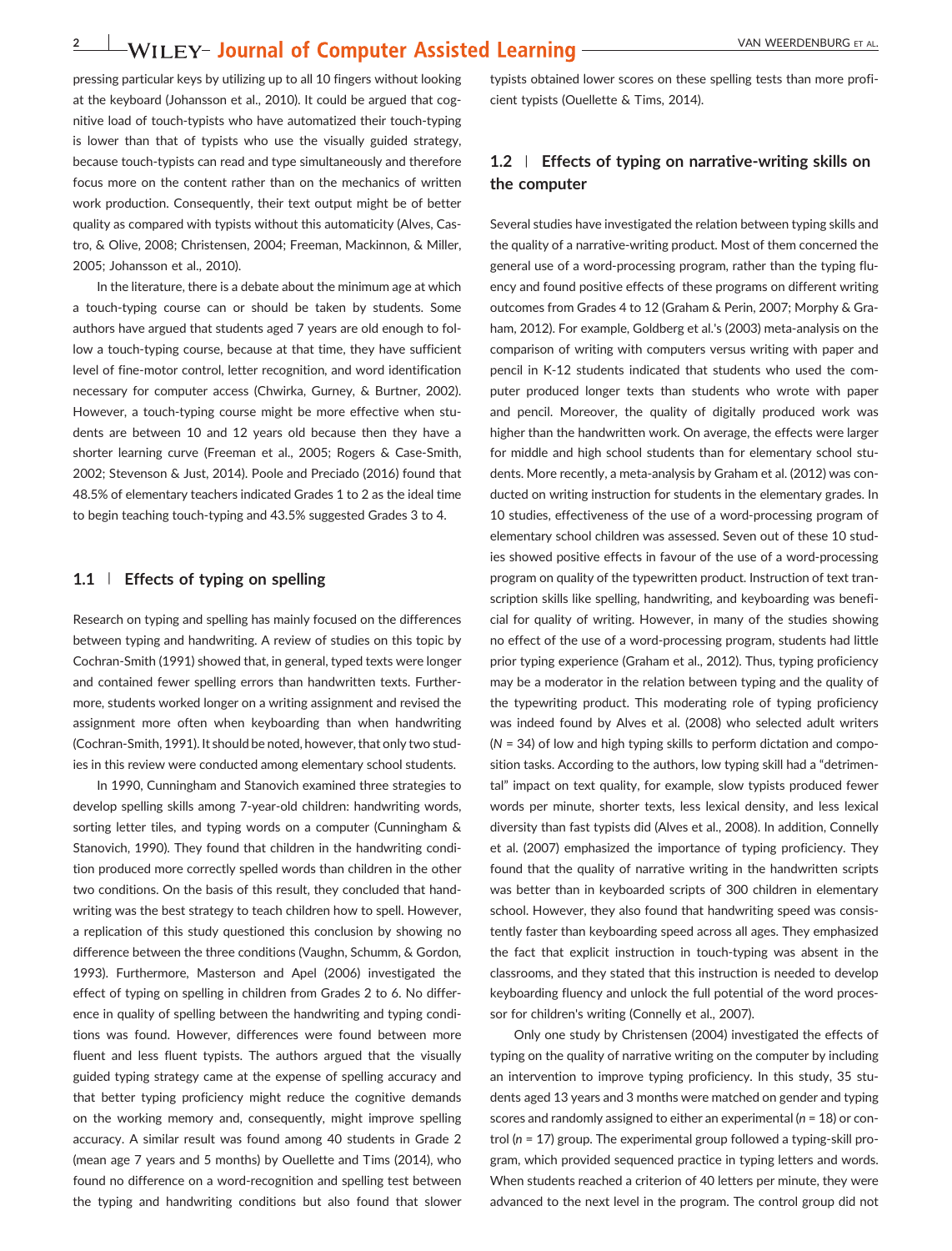follow the typing‐skill program but instead were encouraged to daily write whatever was significant for them each day to complete a written journal that was typed on a desktop computer using a word‐ processing program. Quality of typewritten text (next to accuracy of spelling and grammar) was scored on creativity and originality of ideas, logical organization and structuring of ideas, comprehensiveness and elaboration of ideas in relation to the topic, and pragmatic awareness and sensitivity to audience. Results showed that the experimental group made significant more progress than controls on these measures of quality of typewritten text (Christensen, 2004).

#### **1.3** | **The present study**

From the above, it can be concluded that typing skills are related to elementary school students' spelling and narrative‐writing skills on the computer. However, little research has been executed on keyboarding instruction. Only one study investigated whether improving typing skills has a positive effect on narrative‐writing skills on the computer, and results indicated that this was the case (Christensen, 2004). As far as we know, no studies have been published in which spelling and narrative‐writing abilities are tested in the same sample of elementary school children. This is relevant because according to Olinghouse (2008), mechanisms as handwriting and spelling are important predictors for narrative writing, for example, transcribing ideas into language. In addition, handwriting fluency is related to the quality of composition (Christensen, 2004). Writing skills in elementary school are often assessed in word and sentence dictations. However, dictations give hardly any information about the ability of the child to use language creatively (Van Koss Torkildsen, Morken, Helland, & Helland, 2016). Keeping this in mind, we selected three tasks that had to be performed on the computer: (a) a typing task to assess typing ability (similar to handwriting ability), (b) a dictation task to assess spelling ability, and (c) a narrative‐writing task. These tasks were carefully selected, on the basis of their use in Dutch typewriting institutions and the educational system. The typing task was a text used by the *Dutch Alliance of Stenography and Typewriting* for final examination. The spelling task was a dictation test that was commonly used in Dutch education for assessing spelling. The narrative‐writing task was a picture elicitation task to elicit written narratives, which reduced the effect of familiarity with written‐language schemas that are largely acquired through reading comprehension (Williams & Larkin, 2013). It was a validated Dutch test for assessing writing skills with paper and pencil, with good psychometric characteristics such as reliability, validity, and norms (Verhoeven & Vermeer, 2001).

The present study is the first to investigate the extent to which enhancing typing skills can have an effect on both spelling and narrative-writing skills on the computer. Therefore, the aim of the present study was to investigate the effect of a touch‐typing intervention not only on typing skills but also on spelling and narrative‐writing skills on the computer. We used a design with an experimental group receiving a complete professional touch‐typing course and a control group who did not receive this course. We formulated two research questions. The first question was "To what extent are students' typing skills related to their spelling and narrative‐writing skills on the computer?" Evidence for these relationships would strengthen our premise that improving

typing skill might also improve these spelling and narrative‐writing skills. We expected that typing skills (measured in keystrokes per minute) were related to students' spelling proficiency (Cochran-Smith, 1991; Ouellette & Tims, 2014) and narrative‐writing skills (Alves et al., 2008; Connelly et al., 2007). The second research question was "To what extent is there a positive effect of improving touch-typing skills by a professional touch‐typing course on elementary school students' spelling and narrative‐writing skills on the computer?" We hypothesized that an intervention aiming to improve students' typing skills would have a beneficial effect on these measures (Christensen, 2004) because of a decreased demand on working‐memory resources due to the automaticity (Berninger & Winn, 2006).

#### **2** | **METHOD**

#### **2.1** | **Participants**

Two hundred thirty‐four students in Grades 4, 5, and 6 (from 10 to 12 years of age) were recruited to take part in the experiment. The students attended 20 elementary schools in the east of the Netherlands. Parents of 17 students in the experimental group and one in the control group did not provide permission to take part in this study. Ten students were removed from the dataset for reasons of quitting before finishing the course (*n* = 4), of missing pretest scores (*n* = 2), and of missing posttest scores (*n* = 4). In total, data of 207 students were analysed: 154 in the experimental group and 53 in the control group. Boys and girls were equally divided over the experimental and control group,  $X^2(1) = 0.86$ ,  $p = 0.35$ , and over grades (4, 5, and 6),  $X^2(2)$  = 3.01,  $p$  = 0.22. However, grade level was not equally divided over both groups,  $X^2(2) = 8.49$ ,  $p = 0.014$ . As can be seen in Table 1, the proportion of children in Grade 5 was the largest in both the experimental and control groups, with 44.2% and 49.1%, respectively. However, in the experimental group, children in Grade 6 formed the smallest group (19.5%), whereas in the control group, children in Grade 4 were relatively underrepresented (17.0%).

#### **2.2** | **Measures**

On both pretest and posttest, all participants were assessed by three tasks on the computer, that is, a typing, a spelling, and a narrative‐ writing task.

#### **2.2.1** <sup>|</sup> **Typing task**

In the typing task, the participants were asked to retype a text as precisely and as fast as possible including capitals, commas, and full

**TABLE 1** Number of participants by grade and group

|              | Grade      |            |            |            |
|--------------|------------|------------|------------|------------|
|              | 4          | 5          | 6          | Total      |
| Group        |            |            |            |            |
| Experimental | 56 (36.4%) | 68 (44.1%) | 30 (19.5%) | 154 (100%) |
| Control      | 9(17.0%)   | 26 (49.0%) | 18 (34.0%) | 53 (100%)  |
| Total        | 65 (31.4%) | 94 (45.4%) | 48 (23.2%) | 207 (100%) |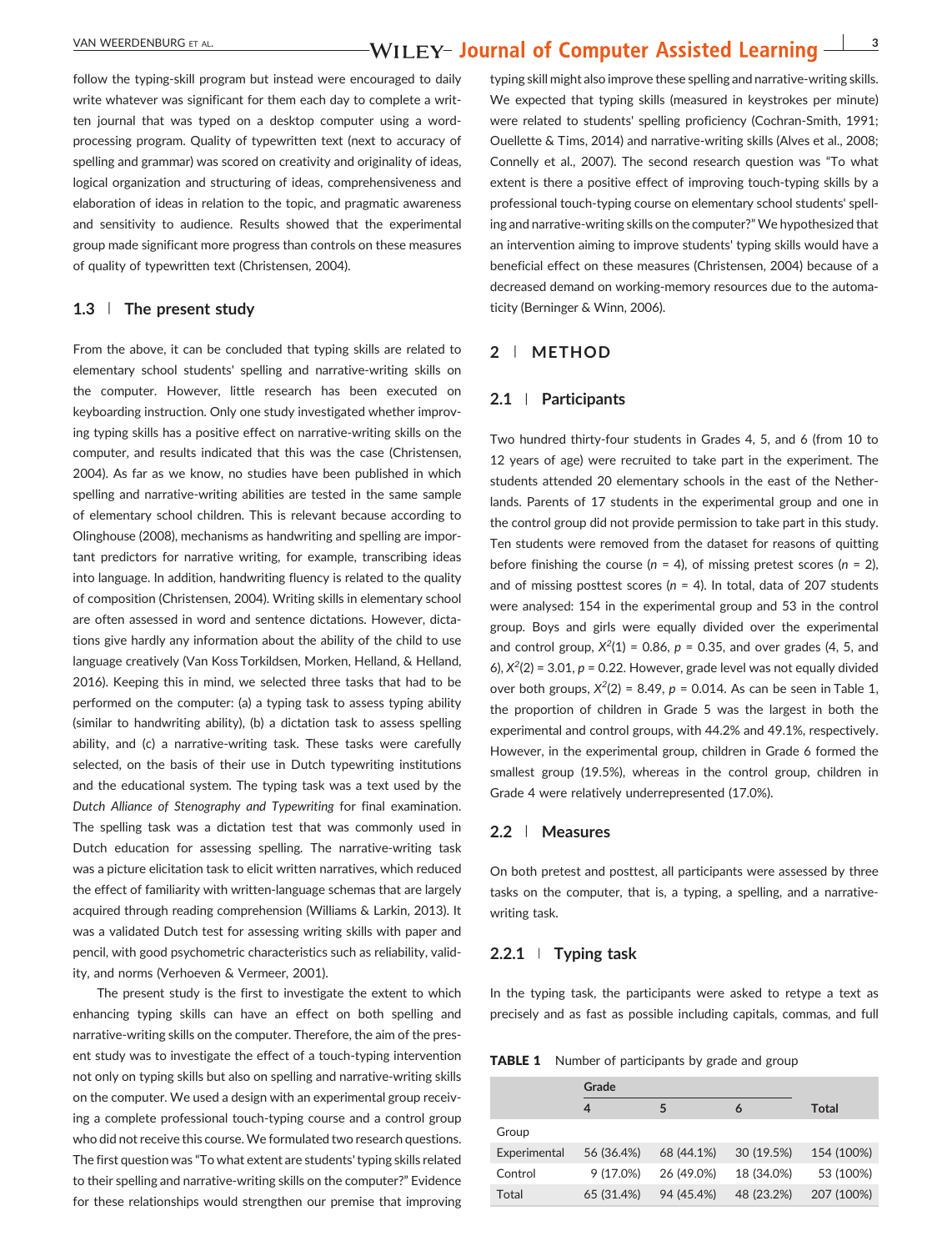### **4** VILEY- Journal of Computer Assisted Learning VAN WEERDENBURG ET AL.

stops during 10 min in a Word document that was opened on the computer screen. The text was presented on paper inTimes New Roman 12‐ point font, and the students started typing in a Word document that was opened on the computer screen. After 10 min, participants were asked to stop typing, and after that, the test leader saved the file.

With this typing task, two variables were measured. First, the number of keystrokes per minute was counted while typing up an examination script of the *Dutch Alliance of Stenography and Typewriting*. This was based on guidelines of the alliance: All keystrokes, including spaces and capitals (double stroke), were counted. Second, the number of typing errors was counted. The following errors were considered typing errors: forgotten words or sentences, double spaces, and wrong spellings. They are presented in percentages by the formula (number of typing errors/total number of keystrokes)  $\times$  100.

#### **2.2.2** <sup>|</sup> **Spelling task**

The spelling task consisted of a dictation with nine sentences; the children had to type these sentences in a new Word document that was opened on the computer screen. These sentences originated from the vocabulary exercise program of the *Centraal Instituut voor ToetsOntwikkeling* (CITO; Central Institute for Test Development; Cito, Citotoets Woordenschat,<http://www.leestrainer.nl>). The sentences had different levels of difficulty: Three sentences were at Grade 4 level, three sentences at Grade 5 level, and three sentences at Grade 6 level. The number of words per sentence varied between five and nine, and the number of syllables per word varied between one and five. Each sentence was read aloud three times within 45 s before the next sentence was dictated, and the duration of the spelling task was approximately 8 min. Every deviation from the original spelling determined by CITO was scored as a spelling error, and the number of words with one or more spelling errors was counted.

#### **2.2.3** <sup>|</sup> **Narrative‐writing task**

Narrative writing was measured using a subtask of the Language Proficiency Test for All Children (Verhoeven & Vermeer, 2001), which is a standardized discrete‐point test for the assessment of 4‐ to 10‐year‐old children consisting of 10 subtests. All of the subtests have been shown to be reliable, with Cronbach's alphas ranging between  $\alpha$  = 0.90 and  $\alpha$  = 0.97. Norm scores for Dutch-speaking children were based on a nationwide sample of 727 children (Verhoeven & Vermeer, 2006).

In the narrative‐writing assignment, students were asked to type a story based on a comic of eight pictures they received printed on paper. They were given 7 min to typewrite this story in a new Word document that was opened on the computer screen. It was emphasized that they had to come up with their own story but that it should be comprehensible to others who had no access to the comic pictures. The quality of this typewritten text was determined by analysing three characteristics: (a) the total number of words, (b) the quality of the picture description, and (c) temporal and causal relations. The total number of words was counted to assess the length of the text. To analyse the quality of the descriptions of the comic pictures, a protocol was followed. First, the core actions in each picture (e.g., *man is walking*

and *girl is eating ice cream*) were counted. This resulted in a score between 0 and 8. On top of that, a maximum of 3 points was given when extra information was provided, such as information on feelings of the subjects (e.g., "sad" or "happy"), relationships between the subjects (e.g., "boy friend"), or person description (e.g., "the ice-cream seller was from Italy"). One point was given when extra information was provided once, 2 points when it was provided twice, and 3 points when extra information was provided three times or more. Thus, for the eight pictures, the total possible score ranged from zero to  $(8 + 3 = 11$  points. Finally, temporal and causal relations in the text were scored by the number of function words that were used by the students, for example, *so*, *because*, *but*, and *why*. Every time the function word was used by the student, 1 point was scored, except for the function words *and* and *then*. When one of these two words was used, a maximum score of 1 point was given even when they were used more than once.

Two researchers scored all narrative writing assignments of both the pretest and posttest independently in order to account for interpretation effects. Due to the extensive protocol, only in few cases (less than 2%), differences in scores were observed. In these few cases, the researchers deliberated until they reached agreement on the final score.

#### **2.3** | **Procedure**

Students were only included in the present study when parents provided active written informed consent. The experimental group consisted of students whose parents admitted to take part in a touch‐ typing course at an educational institute and paid for the course. The control group consisted of classmates who did not take part in any touch‐typing course. Reasons for not taking part are unknown.

All tasks were completed in Microsoft Word without using the spelling and grammar check or the autocorrect function. First, all students were assessed with the typing task. They were given 10 min to type a text that was presented on paper. Subsequently, the participants were assessed with the spelling task. Last, they completed the narrative-writing task. All participants (e.g., of the experimental and the control group) were assigned with the three tasks at pretest and the posttest. Assessment of the pretest took place at the beginning of the school year in August 2013. Subsequently, the touch‐typing course as intervention started for the experimental group and lasted 7 months. Finally, in April 2014, assessment of the posttest took place for both the experimental and the control groups with another version of the three tasks than the students had completed at the pretest.

#### **2.4** | **Intervention: Touch‐typing course**

The course was taught by a certified teacher from an educational institute. The participants in the experimental group who followed this course had 1.5‐hr training sessions every 2 weeks and attended 15 training sessions in total. They were trained with both a textbook *Blindelings* [Blindly] (Van Wees‐Bremers, 2008) and an online course *TypeWorld* (Instruct, 2013).

The textbook *Blindelings* was used during the training sessions. It consisted of 15 modules for typewriting and word‐processing.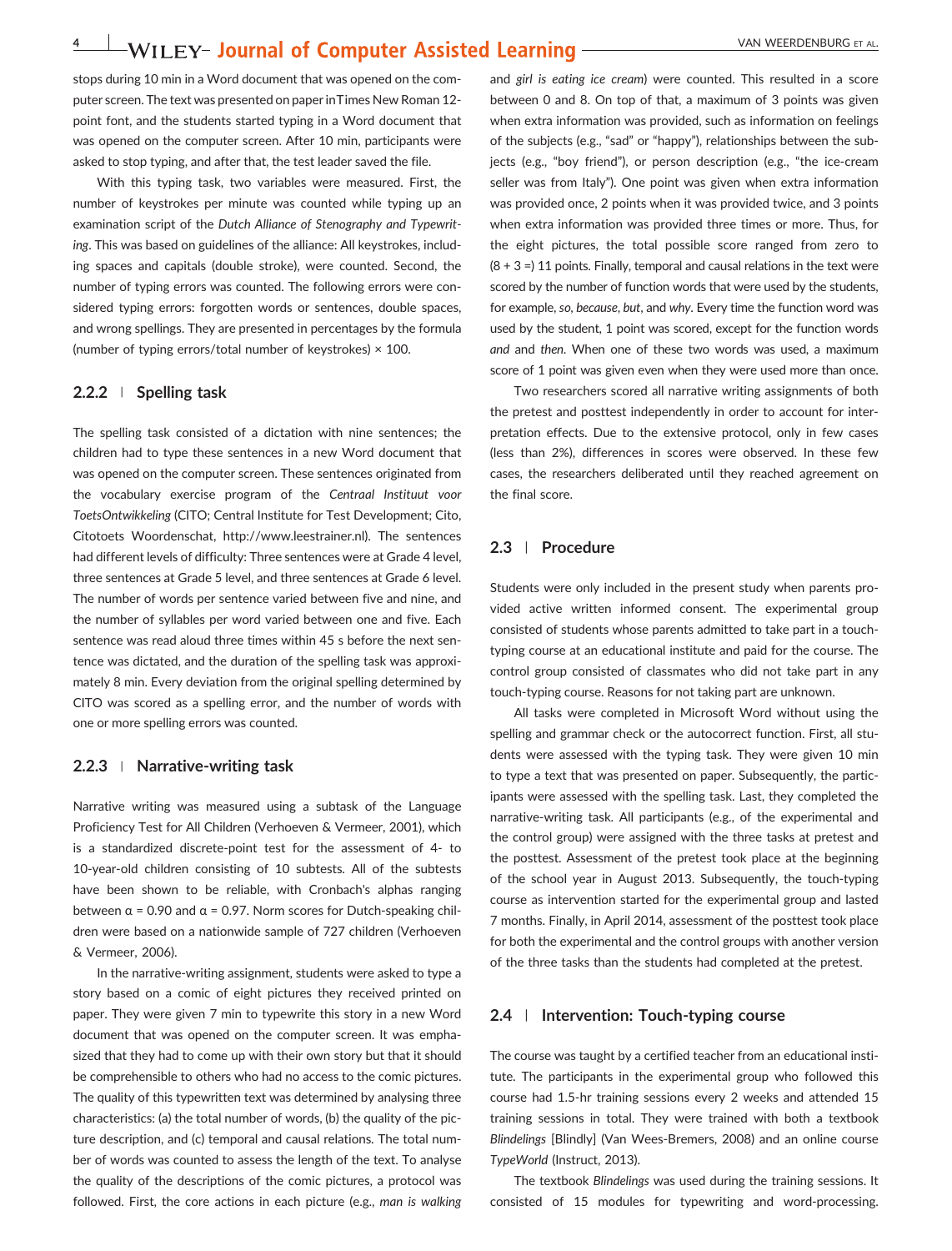### VAN WEERDENBURG ET AL. **1998 - SEPTEMBURG ET AL.** 5

Students learned to touch-type the letters of the alphabet in a structured manner, starting with letters on the fixed "basic position" of the fingers, for example, the letters *f* , *d*, and *s* for the left hand and *j*, *k*, and *l* for the right hand. In each training session, two or three new letters were introduced. First, the exercises comprehended typing series of letters without meaning (i.e., *eded*). After that, small words (i.e., *drie keer eerder* [*three times before*]) were introduced gradually. The students systematically learned how to type all keys without looking at the keyboard. They gradually practiced these new skills in typing their own texts. In the final stage of this course, attention was paid to other typing skills, such as the use of capitals and paragraphs. Every module ended with a test. The students were supervised by the teacher who gave instruction regarding the sitting position and the position of the hand and wrist. Besides that, in the exercises that focused on learning to touch‐type the letters, the teacher dictated the letters aloud and the children were stimulated to look at the computer screen only and not at their keyboard.

The children were asked to practice at home with both the textbook assignments and the exercises in the online course *TypeWorld* every day for about 20 min in total. In this online course, children explored an attractive and colourful environment with 20 isles that were "inhabited" with letters, words, and games. The teacher checked students' progress and the quality of their homework. When students had not done their homework, their parents were contacted, and the students had to catch up with their homework. When students fell behind in typing, they attended extra training sessions in one of the intervening weeks between the training sessions.

#### **2.5** | **Data analysis**

Because of unequal distributions of children over groups (experimental versus control) and over grades (4, 5, and 6), both group and grade levels were taken into account in the analyses. Means and standard deviations were calculated for each grade within each group and at group level. Cohen's *d* (Cohen, 1988) for single‐group pretest–posttest designs (with pooled variances) was calculated at group level according to Morris (2008) taking unequal group sizes into account. To answer the first research question, bivariate Pearson product–moment correlations (*r*) were calculated for the relationship between the typing skills and the spelling, and narrative‐writing skills at pretest. To answer the second research question concerning the effect of the touch‐ typing intervention, analyses of covariance (ANCOVAs) were used with group (experimental vs control) and grade (4, 5, and 6) as fixed factors, posttest scores as dependent variable, and pretest scores as covariable. Partial  $\eta^2$  effect sizes were calculated for the interaction effects Group\*Grade and for the main effects of group and grade.

#### **3** | **RESULTS**

#### **3.1** | **Descriptive statistics and comparisons at pretest**

Before answering the research questions, descriptive statistics were calculated. Table 2 presents the mean scores and standard deviations at the pretest and posttest for the experimental and control group disaggregated by grade level. It can be noticed that at pretest, the number of keystrokes per minute of both the experimental group (*M* = 52.85, *SD* = 19.16) and the control group (*M* = 62.19, *SD* = 19.38) was below the threshold of 100 keystrokes per minute to perform at "Junior tying level" according to the Dutch National norms of the European Computer Driver License (ECDL, 2018). However, at posttest, all students of the experimental group (*M* = 168.34, *SD* = 43.10) whether they were in Grade 4, 5, or 6 had reached the "Professional typing level" of these norms (e.g., between 150 and 180 keystrokes per minute), whereas all students in the control group ( $M = 75.55$ ,  $SD = 23.81$ ) still scored below the threshold of 100 keystrokes per minute (ECDL, 2018). Furthermore, effect sizes for the differences between pretest and posttest scores are presented by group in Table 3.

#### **3.2** | **Relation between typing and spelling, and narrative writing on the computer**

The first research question concerned the relationship between students' typing skills and their spelling, and narrative‐writing skills on the computer. Note that in the typing task, children saw the text they had to type, whereas in the spelling task, they did not. In the narrativewriting task, they only saw the comic of eight pictures. Pearson correlations are presented in Table 4. It can be seen that correlations were moderate to strong (Evans, 1996). Highest correlations were found with keystrokes per minute; when the number of keystrokes per minute was higher, fewer spelling errors were made, the total number of words was larger, the quality of the description of the comic pictures was better, and more temporal and causal relations were present in the text. Less high but still significant correlations were found between percentage typing errors in the typing task on the one hand, and the number of spelling errors and the narrative-writing skills on the computer on the other hand.

#### **3.3** | **Effect of the touch‐typing course**

To determine whether improving typing skills by a touch‐typing course had a positive effect on typing, spelling, and narrative‐writing skills on the computer, results of ANCOVAs with pretest measures as covariable are presented in Table 5. It can be seen that four of the six interaction effects Group\*Grade were nonsignificant indicating that main effects can be interpreted. This was done for Keystroke per minute and the three narrative-writing tasks. Results showed significant main effects when pretest measures were included as covariable. This indicated that there was a significant difference between the experimental and control groups at posttest measures when pretest scores are taken into account. For two posttest measures, for example, percentage typing errors and number of spelling errors, interaction effects were significant in the ANCOVA showing that differences between grade levels were smaller in the experimental group than in the control group. Follow‐up analyses were done for these two variables, for each grade separately. There were still differences between the experimental and control groups on percentage typing errors each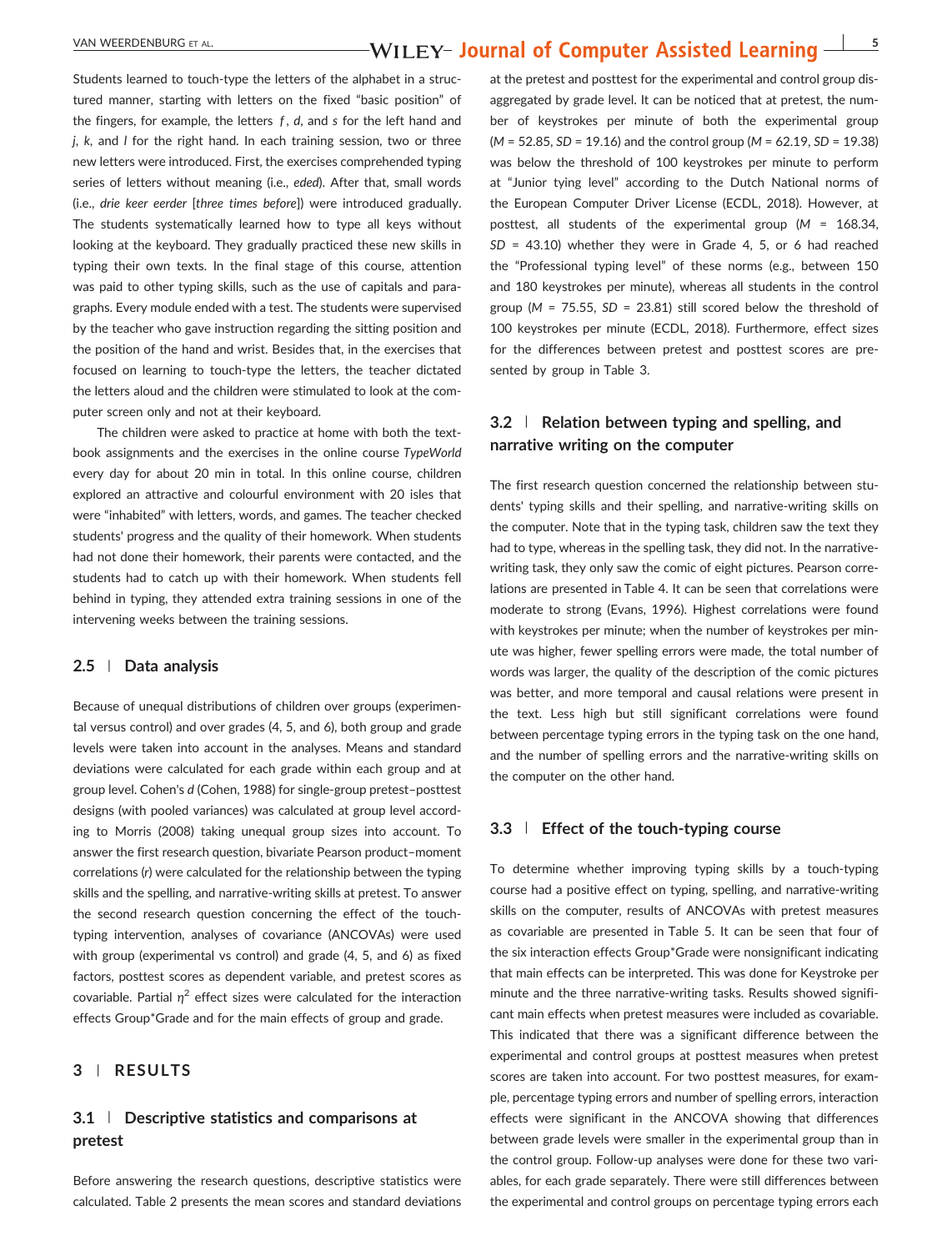### **6** VAN WEERDENBURG ET AL.

TABLE 2 Means and standard deviations on pretest and posttest for the experimental (*n* = 154) and control (*n* = 53) groups on typing, spelling, and narrative‐writing skills

|                           |         | <b>Experimental</b> |        |                 | Control |                |                  |                 |  |
|---------------------------|---------|---------------------|--------|-----------------|---------|----------------|------------------|-----------------|--|
|                           | Pretest |                     |        | <b>Posttest</b> |         | <b>Pretest</b> |                  | <b>Posttest</b> |  |
|                           | M       | (SD)                | M      | (SD)            | M       | (SD)           | $\boldsymbol{M}$ | (SD)            |  |
| <b>Typing</b>             |         |                     |        |                 |         |                |                  |                 |  |
| Keystrokes per minute     |         |                     |        |                 |         |                |                  |                 |  |
| All grades                | 52.85   | (19.16)             | 168.34 | (43.10)         | 62.19   | (19.38)        | 75.55            | (23.81)         |  |
| Grade 4                   | 43.88   | (14.41)             | 165.14 | (42.12)         | 44.89   | (18.77)        | 59.09            | (25.32)         |  |
| Grade 5                   | 55.07   | (18.88)             | 168.81 | (43.17)         | 64.05   | (21.05)        | 77.20            | (25.15)         |  |
| Grade 6                   | 64.67   | (20.240)            | 173.27 | (45.64)         | 68.17   | (11.41)        | 81.40            | (17.87)         |  |
| Typing errors in %        |         |                     |        |                 |         |                |                  |                 |  |
| All grades                | 3.27    | (2.48)              | 0.72   | (0.58)          | 3.45    | (3.41)         | 2.75             | (1.65)          |  |
| Grade 4                   | 3.88    | (2.40)              | 0.61   | (0.37)          | 6.62    | (6.96)         | 3.80             | (1.88)          |  |
| Grade 5                   | 3.33    | (2.73)              | 0.74   | (0.49)          | 2.94    | (1.59)         | 2.74             | (1.32)          |  |
| Grade 6                   | 1.96    | (1.36)              | 0.87   | (0.95)          | 2.61    | (1.60)         | 2.24             | (1.80)          |  |
| Spelling                  |         |                     |        |                 |         |                |                  |                 |  |
| Spelling errors           |         |                     |        |                 |         |                |                  |                 |  |
| All grades                | 10.16   | (8.98)              | 6.00   | (3.70)          | 8.23    | (6.32)         | 7.72             | (6.37)          |  |
| Grade 4                   | 13.07   | (8.38)              | 7.64   | (4.11)          | 17.56   | (8.90)         | 16.11            | (9.60)          |  |
| Grade 5                   | 9.18    | (9.87)              | 5.41   | (3.37)          | 6.19    | (3.72)         | 6.23             | (4.12)          |  |
| Grade 6                   | 6.97    | (6.12)              | 4.27   | (2.23)          | 6.50    | (2.98)         | 5.67             | (3.25)          |  |
| Narrative writing         |         |                     |        |                 |         |                |                  |                 |  |
| Total number of words     |         |                     |        |                 |         |                |                  |                 |  |
| All grades                | 89.64   | (35.80)             | 150.60 | (41.13)         | 97.11   | (34.08)        | 116.53           | (36.20)         |  |
| Grade 4                   | 78.04   | (32.15)             | 148.44 | (44.38)         | 78.00   | (42.67)        | 109.11           | (46.66)         |  |
| Grade 5                   | 93.38   | (32.56)             | 155.46 | (40.36)         | 101.08  | (31.21)        | 115.77           | (34.43)         |  |
| Grade 6                   | 106.28  | (39.33)             | 143.57 | (36.35)         | 100.94  | (32.12)        | 121.33           | (34.34)         |  |
| Description quality       |         |                     |        |                 |         |                |                  |                 |  |
| All grades                | 5.69    | (1.99)              | 8.30   | (1.57)          | 6.34    | (1.66)         | 6.38             | (1.68)          |  |
| Grade 4                   | 5.13    | (1.87)              | 8.04   | (1.21)          | 5.11    | (1.54)         | 5.33             | (1.80)          |  |
| Grade 5                   | 5.85    | (1.86)              | 8.27   | (1.76)          | 6.54    | (1.48)         | 6.54             | (1.48)          |  |
| Grade 6                   | 6.40    | (2.27)              | 8.83   | (1.62)          | 6.67    | (1.78)         | 6.67             | (1.78)          |  |
| Temporal/causal relations |         |                     |        |                 |         |                |                  |                 |  |
| All grades                | 3.08    | (1.95)              | 4.66   | (3.06)          | 3.11    | (1.96)         | 3.13             | (1.86)          |  |
| Grade 4                   | 2.63    | (1.87)              | 4.89   | (3.68)          | 2.67    | (1.50)         | 2.98             | (1.42)          |  |
| Grade 5                   | 3.29    | (2.12)              | 4.68   | (2.71)          | 2.92    | (2.08)         | 2.98             | (2.28)          |  |
| Grade 6                   | 3.43    | (1.57)              | 4.20   | (2.54)          | 3.61    | (1.98)         | 3.62             | (1.88)          |  |
|                           |         |                     |        |                 |         |                |                  |                 |  |

TABLE 3 Cohen's *d* effect size for difference between pretest and posttest according to Morris (2008)

|                           | Cohen's d           |         |  |
|---------------------------|---------------------|---------|--|
|                           | <b>Experimental</b> | Control |  |
| <b>Typing</b>             |                     |         |  |
| Keystrokes per minute     | 3.51                | 1.29    |  |
| Typing errors in %        | $-1.02$             | $-0.23$ |  |
| Spelling                  |                     |         |  |
| Spelling errors           | $-0.65$             | $-0.14$ |  |
| Narrative writing         |                     |         |  |
| Total number of words     | 1.38                | 0.68    |  |
| Description quality       | 1.22                | 0.14    |  |
| Temporal/causal relations | 0.50                | 0.07    |  |

TABLE 4 Pearson correlations among typing, spelling, and narrativewriting skills for all participants (*N* = 207) at pretest

|                              | <b>Typing task</b>       |                    |  |  |
|------------------------------|--------------------------|--------------------|--|--|
|                              | Keystrokes per<br>minute | Typing errors in % |  |  |
| Spelling task                |                          |                    |  |  |
| Spelling errors              | $-0.65***$               | $0.63***$          |  |  |
| Narrative-writing task       |                          |                    |  |  |
| Total number of words        | $0.72***$                | $-0.20**$          |  |  |
| Description quality          | $0.64***$                | $-0.22**$          |  |  |
| Temporal/causal<br>relations | $0.41**$                 | $-0.14*$           |  |  |

\**p* < 0.05.

\*\**p* < 0.01.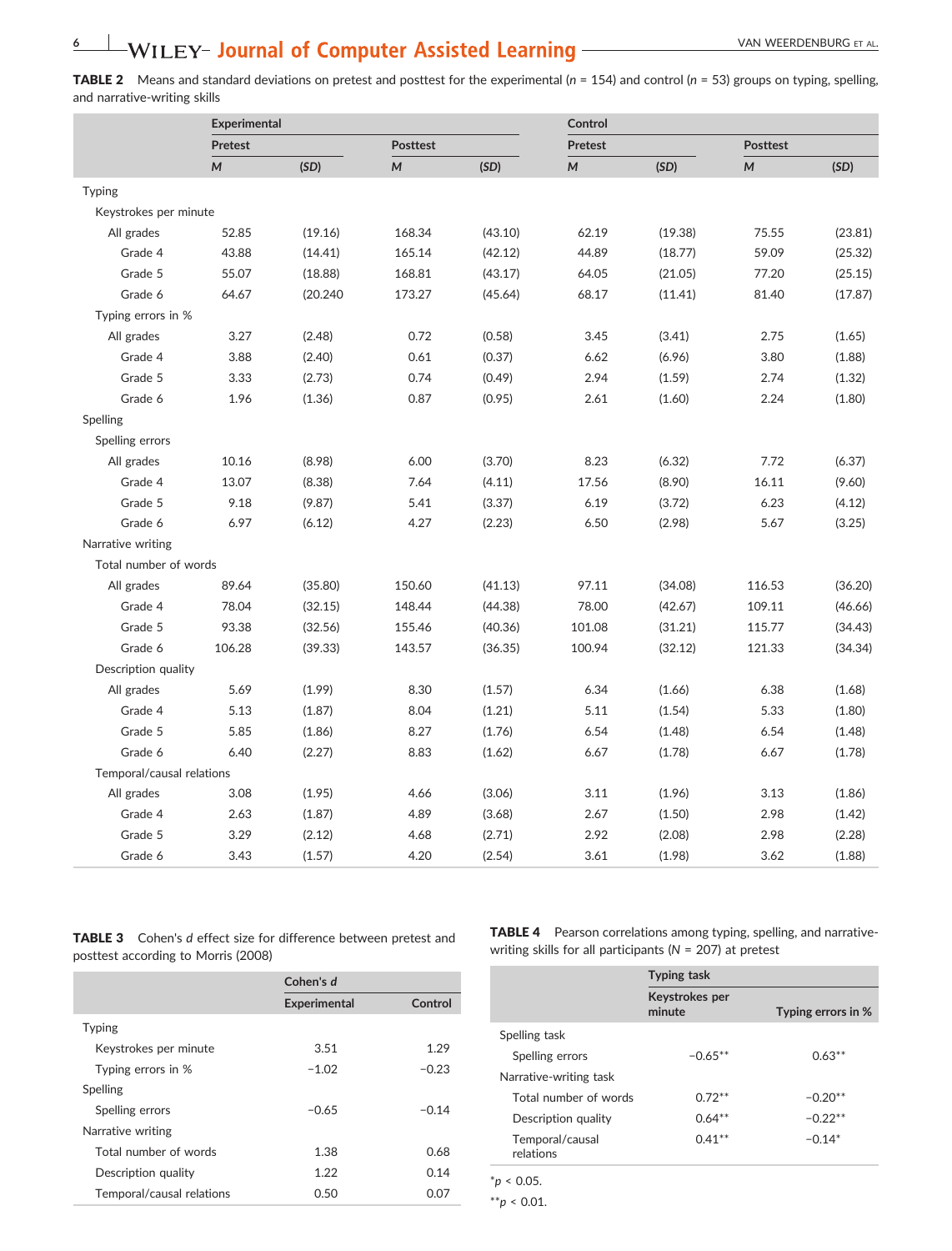### VAN WEERDENBURG ET AL. **778 A.C. 778 WILEY- Journal of Computer Assisted Learning -**

TABLE 5 Analysis of covariance outcomes with pretest measures as covariable, group (experimental versus control) and grade (4, 5, and 6) as fixed factors, and posttest measures as dependent variables

|                           | <b>Effect</b> | F      | df1, df2 | p       | Partial $\eta^2$ |
|---------------------------|---------------|--------|----------|---------|------------------|
| <b>Typing</b>             |               |        |          |         |                  |
| Keystrokes per minute     | Group*Grade   | 0.29   | 2, 200   | 0.750   | 0.003            |
|                           | Group         | 328.64 | 1,200    | < 0.001 | 0.622            |
|                           | Grade         | 1.22   | 2, 200   | 0.298   | 0.012            |
| Typing errors in %        | Group*Grade   | 7.62   | 2, 200   | 0.001   | 0.071            |
|                           | Group         | 170.62 | 1,200    | < 0.001 | 0.460            |
|                           | Grade         | 2.33   | 2, 200   | 0.100   | 0.023            |
| Spelling                  |               |        |          |         |                  |
| Spelling errors           | Group*Grade   | 8.56   | 2, 200   | < 0.001 | 0.079            |
|                           | Group         | 34.70  | 1,200    | < 0.001 | 0.148            |
|                           | Grade         | 17.81  | 2, 200   | < 0.001 | 0.151            |
| Narrative writing         |               |        |          |         |                  |
| Total number of words     | Group*Grade   | 2.25   | 2, 194   | 0.108   | 0.023            |
|                           | Group         | 30.33  | 1, 194   | < 0.001 | 0.135            |
|                           | Grade         | 1.04   | 2, 194   | 0.355   | 0.011            |
| Description quality       | Group*Grade   | 0.66   | 2, 198   | 0.514   | 0.007            |
|                           | Group         | 86.30  | 1, 198   | < 0.001 | 0.304            |
|                           | Grade         | 1.37   | 2, 198   | 0.255   | 0.014            |
| Temporal/causal relations | Group*Grade   | 0.86   | 2, 198   | 0.424   | 0.009            |
|                           | Group         | 10.99  | 1, 198   | 0.001   | 0.053            |
|                           | Grade         | 0.17   | 2, 198   | 0.841   | 0.002            |

grade separately, with all *p*s < 0.05. On the number of spelling errors, these differences between groups were only significant in Grades 4 and 6 with *p*s < 0.05, but not in Grade 5, *p* = 0.08. In sum, because the experimental group had followed the touch‐typing course and the control group had not, it can be concluded that the touch‐typing course had an effect not only on typing skills but also on spelling and narrative‐writing skills.

#### **4** | **DISCUSSION**

The aim of the present study was to investigate the effect of a touch‐typing intervention on typing, spelling, and narrative‐writing skills in elementary school students. The experimental group received a complete professional touch‐typing course, and the control group did not receive this course. It can be concluded that typing skills (e.g., number of keystrokes) are positively correlated with students' spelling and narrative‐writing skills on the computer. These results are in line with studies that found relations between typing skills and spelling (Masterson & Apel, 2006; Ouellette & Tims, 2014) and between typing skills and narrative writing (Alves et al., 2008; Goldberg et al., 2003).

Furthermore, the improvement in typing skills in the experimental group was larger than in the control group. The experimental group outperformed the control group at posttest and accomplished to type at a level that is higher than required for a "Professional typing level" (ECDL, 2018). Thus, it can be concluded that the touch‐typing course in the present study was effective in training

the students in Grades 4 to 6 to gain a professional touch‐typing level. This is in accordance with previous research (Christensen, 2004; Freeman et al., 2005; Rogers & Case‐Smith, 2002; Stevenson & Just, 2014). An important question is, however, whether similar progress in touch‐typing skills can be gained in younger students, because it has been found that elementary teachers' belief that the ideal time would be between Grades 1 and 4 (Poole & Preciado, 2016). Only one study has investigated this in Grade 2 students and reported progress on "written communication skills" (Chwirka et al., 2002). Results of the present study showed a decline in performance (e.g., slower, more errors, and less quality of narrative‐writing text) from Grades 6 to 4, and therefore, it is likely that children in grades lower that 4 will show even less performance, but the question remains to what extent their progress in typing, spelling, and narrative‐writing skills on the computer will be improved by a touch‐typing course.

The improved typing skills also had a positive effect on spelling ability. The decline in spelling errors on the spelling dictation task was larger in the experimental group than in the control group. This can be explained by Berninger and Winn (2006) in which the ability to spell correctly is seen as a low‐level transcription skill that is relying on working‐memory resources during the process of typing or writing a text. It could be argued that when typing is automatized, the demand on working‐memory resources is reduced and the cognitive load is lower, which could result in better attention to spelling rules (Connelly et al., 2007; Johansson et al., 2010; Ouellette & Tims, 2014). However, it is important to notice that all children (in both the experimental and the control groups) were instructed to pay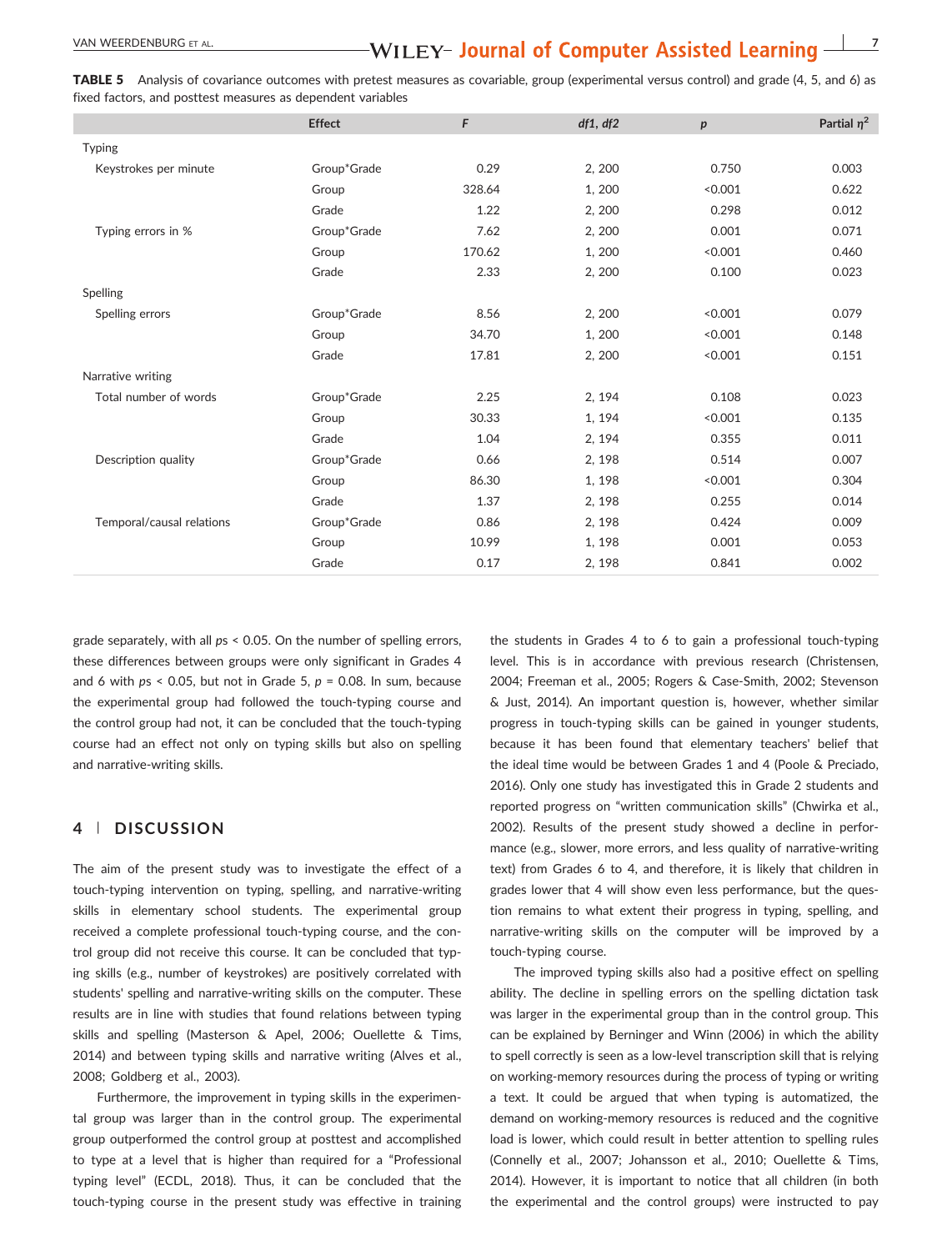### **8 VAN WEERDENBURG ET AL. 8** VAN WEERDENBURG ET AL.

attention to spelling rules while typing the text. It is likely that more spelling errors will occur when this is not the case. However, it is unknown how this will affect the differences in spelling errors between the two groups.

Last, improving the students' typing skills positively influenced the students' narrative‐writing skills. Students in the experimental group showed a larger improvement than those in the control group on the quality of the typewritten narratives, for example, on the length of the text, the description of the comic pictures, and the use of temporal and causal relations in the text. These results are in line with Christensen (2004) who also found that children who followed a typing‐skill program improved more than control children did on the quality of a typewritten text. This improvement was seen on several measures, and some of them are comparable with the ones that were used in our study, for example, "logical organization and structuring of ideas" and "comprehensiveness and elaboration of ideas in relation to the topic." Furthermore, the typing‐skill program in Christensen (2004) was partly comparable with the touch‐type training used in the present study in such a way that progression through the program was criterion based, indicating that children were stimulated to practice sufficiently to be able to go to the next level in the program. However, it is unknown which typing method was taught in Christensen's (2004), that is, the touch-typing, the visually guided typing strategy, or another method.

Overall, it can be concluded that a touch‐typing intervention as executed in our study can result not only in better touch‐typing skills but also in less spelling errors and a better text quality in a narrative‐ writing task on the computer. Important aspects of the touch-typing training in the present study are worth noticing: It was teacher directed, it contained 15 training sessions of 1.5 hr each and 20 min of practice every day, and there was the opportunity for students to attend extra training sessions when falling behind. Freeman et al. (2005) also reported on the basis of a review of the literature that a total of 25 to 30 hr of appropriate instruction and opportunities for ongoing practice are critical elements. It is questionable whether the effect of this course would have been the same when the students had not been stimulated and motivated to practice at home and when no extra lessons were given to students who fell behind. We think it is worth investigating whether an intervention that meets these criteria can become an evidence‐based intervention to improve not only typing skills but also spelling and narrative‐ writing skills on the computer.

#### **4.1** | **Limitations and future research**

Despite the positive results found in our study, a few limitations should be noted and taken into account in future research. First, it may be that the students in the experimental group were trained not only in touch‐ typing but also in language‐related skills. This assumption is based on the fact that the intensive training of several months contained a variety of word games on the computer and exercises in typing all sorts of texts. This may have influenced their language development positively. Furthermore, research has indicated that in regular Dutch classroom situations, little attention is paid to narrative writing (Van

Gelderen, 2010). It is possible that children in the control group only had a narrative-writing assignment once or twice a month. Attending the typing course, therefore, may have improved not only the students' typing skills but also their language skills. In future research, the activities of the control group should also be monitored closely. Furthermore, the influence of specific parts of the intervention could be investigated by conducting experiments in which specific elements of the intervention are manipulated and children are matched on relevant skills.

Second, the supposed mechanism that better touch-typing decreases the cognitive load on the working‐memory resources was not tested in the present study. It was only used as a hypothetical explanation. We reasoned that mechanisms that are important during the multidimensional process of learning to handwrite (Berninger & Winn, 2006) could also be applied to the process of learning to write by touch‐typing. However, this hypothesis still needs to be tested in both adults and children. For example, research focusing on the cognitive processes underlying text production, such as planning, verbalizing, and revising, is needed (Van Waes, Leijten, & Quinlan, 2010). At the same time, the role of executive functions like working memory, short-term memory, inhibition, and attention is important to consider in detail. A promising and useful technique might be keystroke logging. The main rationale behind keystroke logging is that writing fluency and flow reveal traces of the underlying cognitive processes (Leijten & Van Waes, 2013). Keystroke logging programs record the typing behaviour of the writer, allowing the researcher to replay and analyse the dynamics of the writing process, such as transcription fluency, pausing, and revisions (Van Koss Torkildsen et al., 2016). This technique can be used in research on creative writing, spelling, and the first and second language writing in children with and without writing or learning difficulties. Furthermore, this technique can be combined with eye-tracking devices enabling researchers to characterize reading activities during the writing and typing process by providing information on, for example, pausing and revision behaviour, to make wellfounded inferences about the role of executive functions (Leijten & Van Waes, 2013).

Third, the design of the present study could be improved by considering bias in sample selection and tasks. For instance, tasks were not counterbalanced, and therefore, pretest and posttest measures may not have been comparable in terms of difficulty. Also, even though there was a strict protocol to evaluate the narrative‐writing task and consensus between raters was large, no interrater reliability was measured. Furthermore, the task that we used for narrativewriting skill on the computer focused on rather specific characteristics of the text (e.g., number of words, description quality, and temporal/causal relations). It is unknown to what extent this task is extrapolatable to other tasks, also given the finding of Beers and Nagy (2009) that the relationships between syntactic complexity and text quality were found to be dependent both on the genre of the text and on the measure of syntactic complexity used. Another limitation concerns the recruitment of participants; all parents were asked whether their child was allowed to follow the touch-typing course. Some parents refused, and their children were placed in the control group. However, the reasons for these refusals are unknown. Because parents had to pay for the course, financial reasons are likely, and this could imply that control students have a less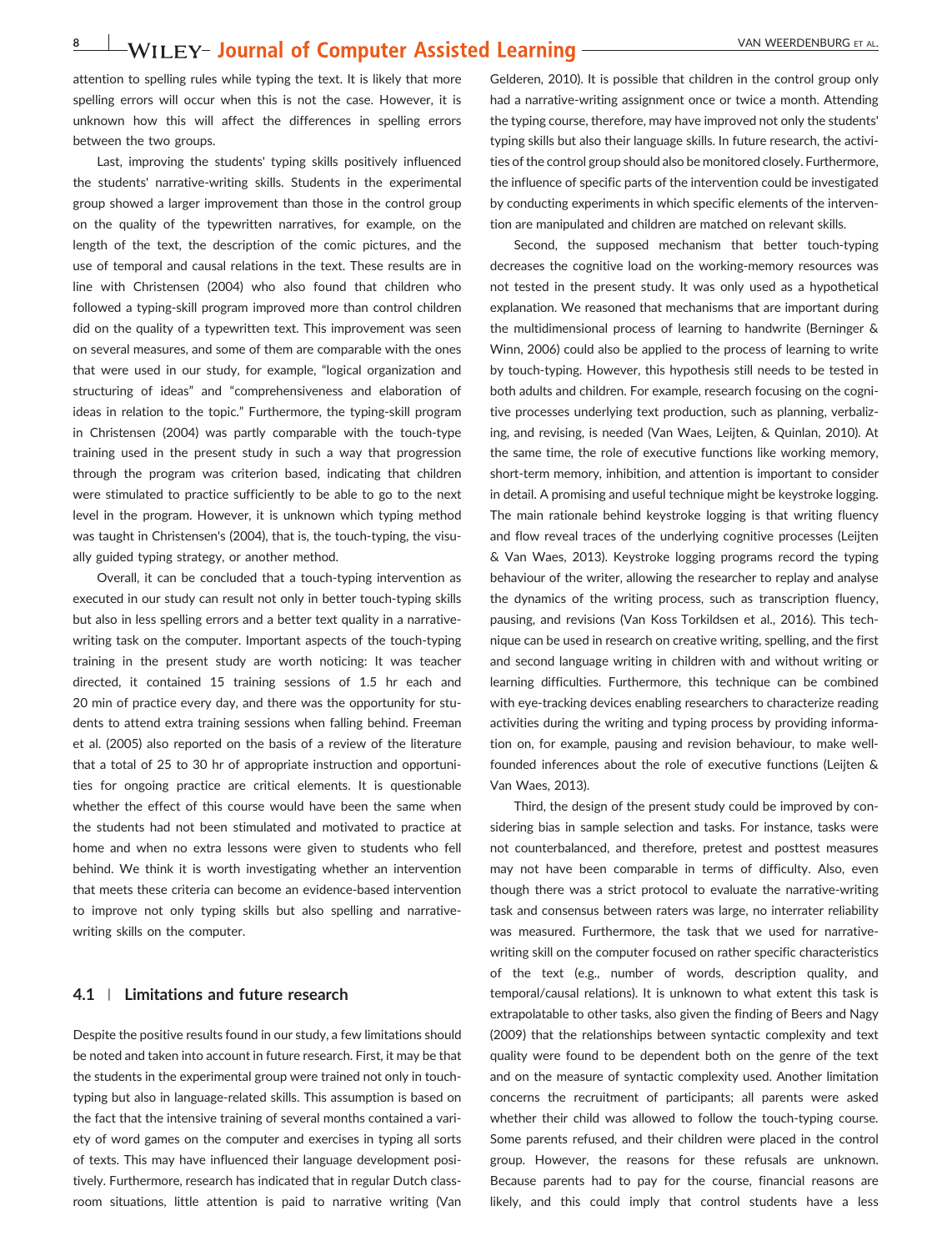fortunate economic background. On the other hand, it is also possible that the parents who did not give permission, thought that their children already had sufficient typing skills. To overcome this problem, a longitudinal multiple baseline across individuals design is needed. In this design, two experimental groups receive intervention at different time points. This manipulation is considered to be a viable and ethical alternative to the withdrawal of treatment approach that was used in the present study. Finally, little was known about possible diagnoses like dyslexia and attention deficit hyperactivity disorder. Therefore, in future research, factors such as economic background, language skills, reading level, and (learning) disorders should be controlled.

#### **4.2** | **Practical implications**

Elementary school students increasingly do their learning and testing assignments on the computer. If children are not able to touch‐type while carrying out those tasks, the computer may be more of a hindrance than an effective tool (Connelly et al., 2007). In the present study, students' typing skills are related to their spelling and narrative‐ writing skills. Learning how to touch-type requires a major time investment for this skill to be automatized. However, based on the results of the present study, this appears to be worth the effort because it can also improve spelling and narrative-writing skills proficiency on the computer. Moreover, it appears to be justified to pay more attention to the development of typing skills in elementary education.

The results of this study cannot simply be generalized to situations in educational practice. For example, a time limit was set during the typing tasks and the narrative‐writing task in the present study, whereas in educational practice children often have less strict time restrictions for finishing a task. Furthermore, word‐processing programs have spelling‐check options, and when students use these options while typing, they produce better spelling but also have less practice in applying the spelling rule actively themselves.

The touch-type course in the present study can probably not be generalized to all touch‐typing methods that are available nowadays. Our course was conducted at a certified educational institute that made use of intense supervision, homework schedules, and catch‐up training sessions when students fell behind. This intense supervision may have played an important role in the development of automaticity in typing. In this sense, Lewis, Hearn, and Zilbert (1991) argued that typing skills could only be fully automatized by following a prolonged and intensive typing course. Their academic students took a 6‐week typing course but eventually fell back into their old habit, that is, visually guided typing. However, the study of Lewis et al. (1991) was published 20 years ago, and since then, the situation in the educational school system has changed. Nowadays, implementation of digital tools in educational settings is growing, and the possibilities to practice touch‐typing are ample for most children in elementary school in Western societies (Wollscheid et al., 2016). Further investigation is needed to find out what the effects of a touch‐typing course are in the long run.

#### **ORCID**

*Marjolijn van Weerdenburg* <http://orcid.org/0000-0002-7655-7353>

#### **REFERENCES**

- Alves, R., Castro, S., & Olive, T. (2008). Execution and pauses in writing narratives: Processing time, cognitive effort and typing skill. *International Journal of Psychology*, *43*, 969–979. [https://doi.org/10.1080/](https://doi.org/10.1080/00207590701398951) [00207590701398951](https://doi.org/10.1080/00207590701398951)
- Beers, S. F., & Nagy, W. E. (2009). Syntactic complexity as a predictor of adolescent writing quality: Which measures? Which genre? *Reading and Writing*, *22*, 185–200. [https://doi.org/10.1007/s11145](https://doi.org/10.1007/s11145-007-9107-5)‐007‐ [9107](https://doi.org/10.1007/s11145-007-9107-5)‐5
- Berninger, V., & Winn, W. D. (2006). Implications of advancements in brain research and technology for writing development, writing instruction, and educational evolution. In C. MacArthur, S. Graham, & J. Fitzgerald (Eds.), *Handbook of writing research* (pp. 96–114). New York, NY: Guilford Press.
- Christensen, C. A. (2004). Relationship between orthographic‐motor integration and computer use for the production of creative and well‐ structured written text. *British Journal of Educational Psychology*, *74*, 551–564.<https://doi.org/10.1348/0007099042376373>
- Chwirka, B., Gurney, B., & Burtner, P. (2002). Keyboarding and visual‐ motor skills in elementary students: A pilot study. *Occupational Therapy In Health Care*, *16*(2), 39–51. [https://doi.org/10.1300/J003v16n02\\_03](https://doi.org/10.1300/J003v16n02_03)
- Cochran‐Smith, M. (1991). Word processing and writing in elementary classrooms: A critical review of related literature. *Review of Educational Research*, *61*, 107–155.<https://doi.org/10.3102/00346543061001107>
- Cohen, J. (1988). *Statistical power analysis for the behavioral science*. Hillsdale, NJ: Lawrence Erlbaum.
- Connelly, V., Gee, D., & Walsh, E. (2007). A comparison of keyboarded and handwritten compositions and the relation with transcription speed. *British Journal of Educational Psychology*, *77*, 479–492. [https://doi.](https://doi.org/10.1348/000709906X116768) [org/10.1348/000709906X116768](https://doi.org/10.1348/000709906X116768)
- Cunningham, A., & Stanovich, K. (1990). Early spelling acquisition: Writing beats the computer. *Journal of Educational Psychology*, *82*, 159–162. [https://doi.org/10.1037/0022](https://doi.org/10.1037/0022-0663.82.1.159)‐0663.82.1.159
- de Graaf‐Peters, V. B. (2008). Motorische ontwikkeling is een proces! De meerwaarde van dynamische theorievorming voor inzicht in motorische ontwikkeling en vroege interventie [Motorical development is a process! The surplus of dynamic theory building for motor development and early intervention]. *Stimulus*, *27*, 108–120. [https://](https://doi.org/10.1007/BF03077592) [doi.org/10.1007/BF03077592](https://doi.org/10.1007/BF03077592)
- ECDL (2018). European computer driver license norms. Retrieved on 6th March 2018 from: [http://www.ecdl.nl/kandidaten/certificaten](http://www.ecdl.nl/kandidaten/certificaten-en-modules/typen/typenorm)-en[modules/typen/typenorm](http://www.ecdl.nl/kandidaten/certificaten-en-modules/typen/typenorm)
- Evans, J. D. (1996). *Straightforward statistics for the behavioral sciences*. Pacific Grove, CA: Brooks/Cole Publishing.
- Freeman, A., Mackinnon, J., & Miller, L. (2005). Keyboarding for students with handwriting problems. *Physical & Occupational Therapy in Pediatrics*, *25*, 119–147.
- Goldberg, A., Russell, M., Cook, A., & Russell, E. M. (2003). The effect of computers on student writing: A meta‐analysis of studies from 1992 to 2002. *The Journal of Technology, Learning, and Assessment*, *2*, 2–51. <https://doi.org/10.1057/palgrave.jibs.8400136>
- Graham, S., McKeown, D., Kiuhara, S., & Harris, K. R. (2012). A meta‐ analysis of writing instruction for students in the elementary grades. *Journal of Educational Psychology*, *104*, 879–896. [https://doi.org/](https://doi.org/10.1037/a00291851) [10.1037/a00291851](https://doi.org/10.1037/a00291851)
- Graham, S., & Perin, D. (2007). A meta‐analysis of writing instruction for adolescent students. *Journal of Educational Psychology*, *99*, 445–476. [https://doi.org/10.1037/0022](https://doi.org/10.1037/0022-0663.99.3.445)‐0663.99.3.445
- Hayes, J. R., & Chenoweth, N. A. (2006). Is working memory involved in the transcribing and editing of texts? *Written Communication*, *23*, 135–149. [https://doi.org/10.1177/0741088306286283](http://doi.org/10.1177/0741088306286283)
- Instruct (2013). TypeWorld (retrieved at [http://www.instruct.nl\)](http://www.instruct.nl). Bodegraven, The Netherlands: Educatieve Uitgeverij Instruct.
- Johansson, R., Wengelin, Å., Johansson, V., & Holmqvist, K. (2010). Looking at the keyboard or the monitor: Relationship with text production